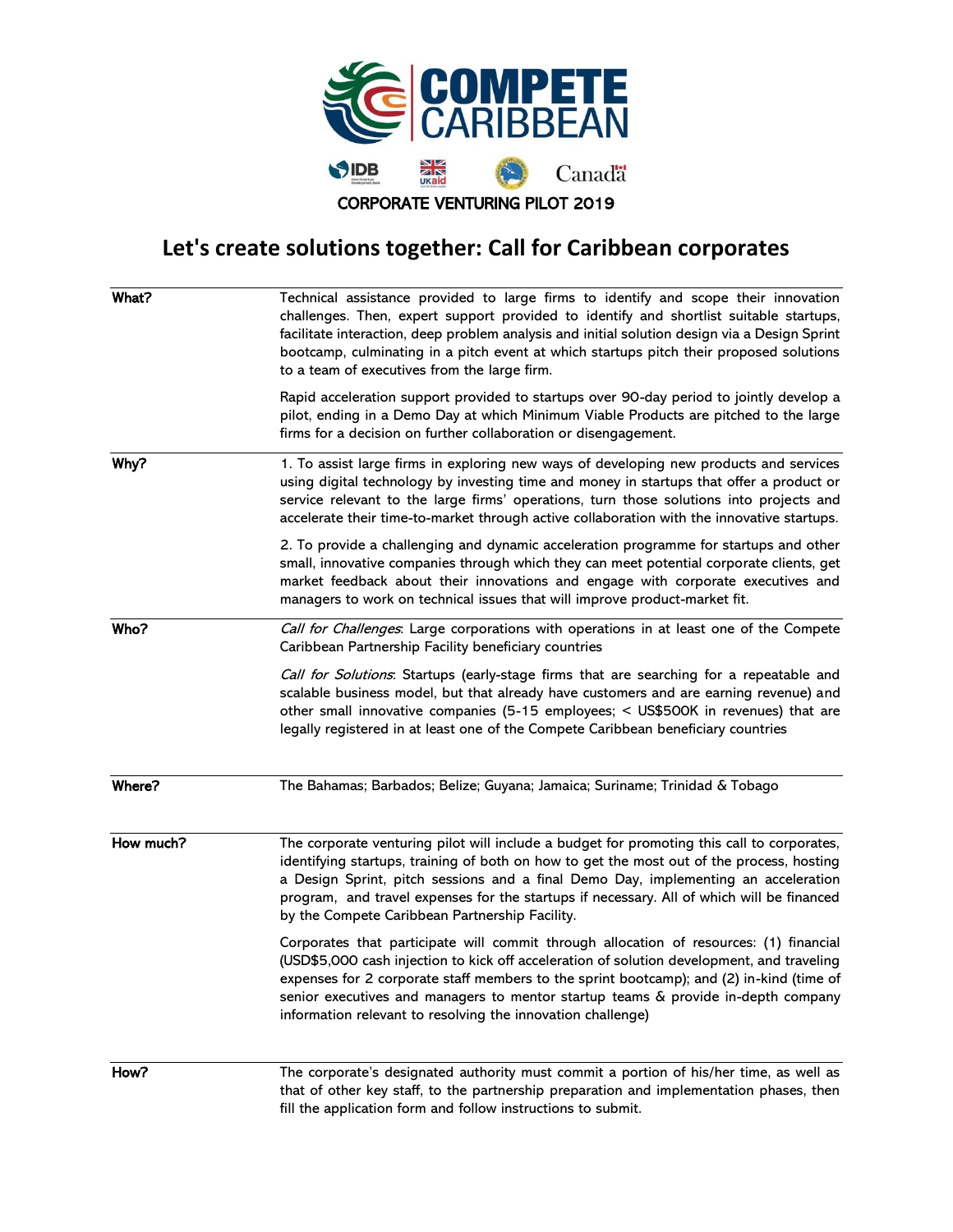## Commitment and Expectations

What you can expect from Compete Caribbean?